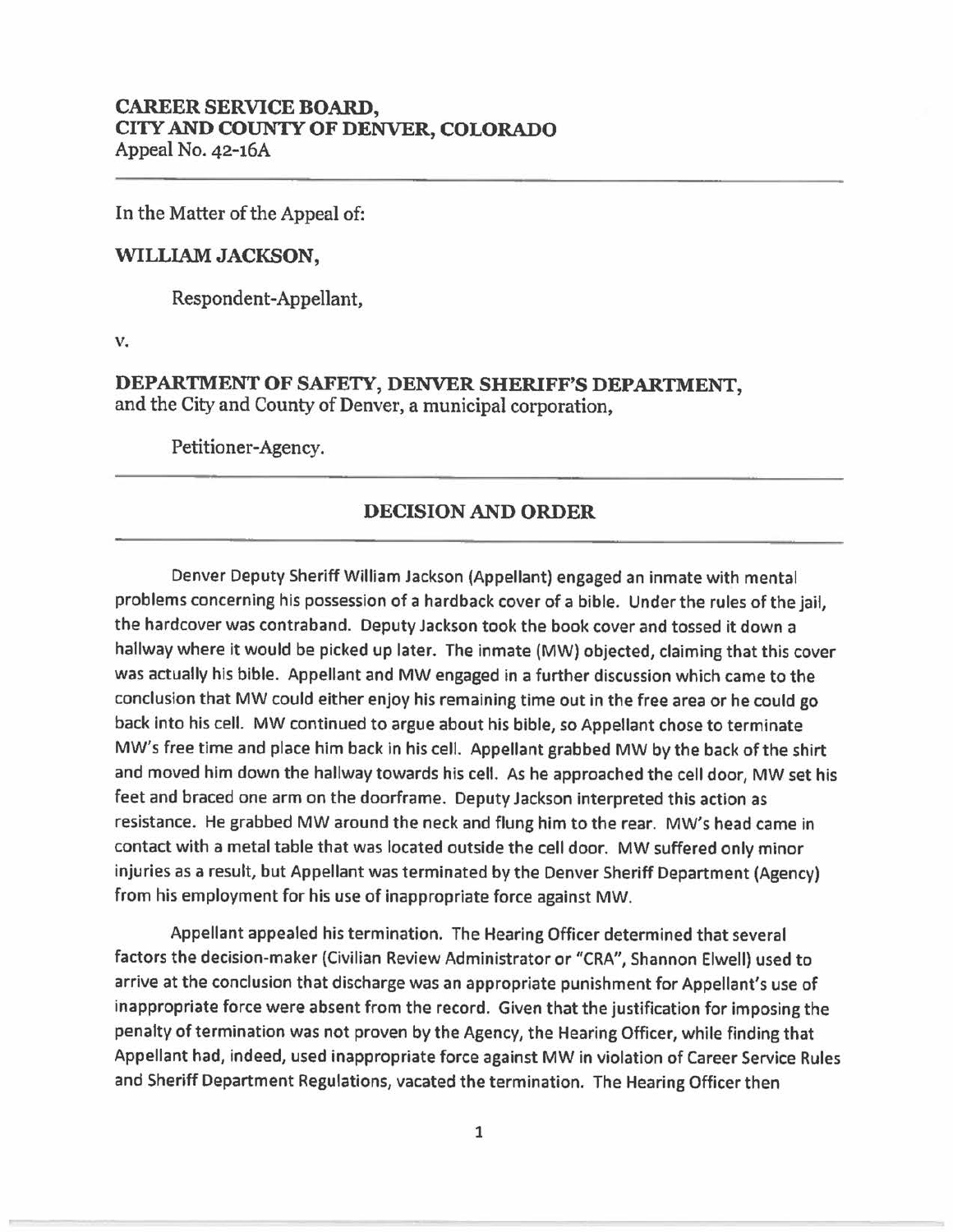modified the discipline to a six-day suspension<sup>1</sup>, using the terms and principles of the Agency's Disciplinary Matrix and accompanying Handbook as her road map for arriving at her discipline modification.

The Agency has appealed the Hearing officer's decision to modify the discipline to a sixday suspension. We are compelled to AFFIRM the Hearing Officer's decision.

The Agency, of course, filed a Petition for Review in a timely fashion. In that Petition, the Agency set out its grounds for appeal, that is, it enunciated the jurisdictional grounds on which it sought, from this Board, reversal of the Hearing Officer's decision. The Agency's Petition for Review cites three grounds for overturning the Hearing Officer's decision: Erroneous Rules interpretation under Career Service Rule (CSR) 19-61B; Policy Setting Precedent pursuant to CSR 19-61C; and Insufficiency of Evidence per CSR 19-61D. But the promise of these arguments to come went unfulfilled in the Agency's brief.

The Agency's brief did not contain a single reference to an erroneous rules interpretation. The fact that the Agency disagrees with the Hearing Officer's decision is not sufficient substitute for a reference to a specific rule or regulation that was misinterpreted accompanied by an explanation as to why the Hearing Officer's interpretation of that rule was incorrect. The Agency failed to posit an argument in its brief supporting a claim of erroneous rules interpretation. We consider that argument waived.<sup>2</sup>

Similarly, the Agency failed to advance any argument in its brief supporting its claim that the Hearing Officer's decision involved or implicated an improper policy-setting precedent. This argument is also waived.<sup>3</sup>

Finally, we turn to the Agency's claim made in its Petition for Review that the Hearing Officer's decision should be overturned for insufficiency of evidence under CSR 19-61D. This rule states:

> D. Insufficient evidence: The Hearing Officer's decision is not supported by the evidence. The Board may only reverse a decision on this ground if the Hearing Officer's decision is clearly erroneous;

<sup>&</sup>lt;sup>1</sup> Per the terms of the Matrix, the Hearing Officer determined that Appellant's misconduct amounted to a Matrix Category D violation which would carry a presumptive penalty of a ten-day suspension; but that sufficient mitigating circumstances were present in the record to warrant the imposition of the Matrix Category D -Mitigated penalty of a six-day suspension.

<sup>&</sup>lt;sup>2</sup> Nevertheless, after a review of the Hearing Officer's decision, we do not believe The Hearing Officer misinterpreted any career Service Rule, any rule or regulation promulgated by the Agency, or any part of the Disciplinary Matrix or Handbook.<br><sup>3</sup> Again, even if this argument had not been waived we do not view the Hearing Officer's decision as setting any

improper precedent.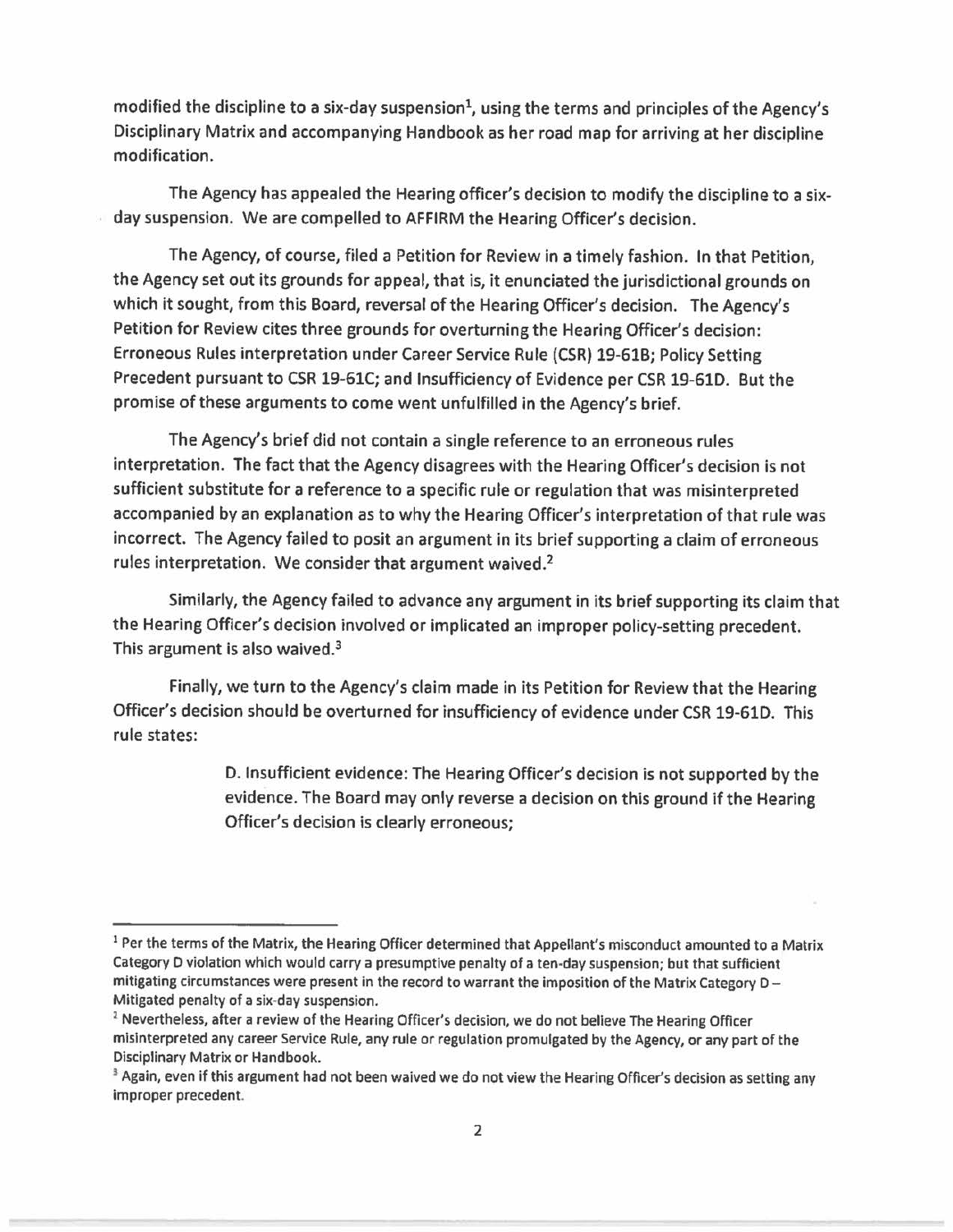The argument advanced by the Agency, however, is not that the Hearing Officer's decision was not supported by evidence or was clearly erroneous, but rather that the CRA was correct in what she did. The Agency, at page 2 of its brief, warned us that its brief:

> will show that the evidence, including the objective video evidence, supports the CRA's factual and ultimate findings and that, in determining the appropriate disciplinary sanction, she properly applied the provisions of the DSD Discipline Handbook and the CSA disciplinary guidelines.

And indeed, that is precisely what the next 38 pages of the brief attempted to do.<sup>4</sup>

But if that was all the Agency intended to do with its brief, it need not have bothered. The issue on appeal under CSR 19-610 and under the rules generally, is not whether the Board would rule in a fashion identical to the Hearing Officer, but rather whether the record presents us with grounds for overturning the Hearing Officer's decision. To put it another way, there must be a reason to overturn the Hearing Officer's decision and that reason (or reasons) must relate to one or more of the grounds for appeal found in CSR 19-61.

Here, the Agency has only argued that the CRA was right in her facts and her conclusions. We do not, however, decide between two sets of factual findings, the CRA's and the Hearing Officer's - and then choose the one we like best. Rather, we overturn the Hearing Officer's factual findings only if they are unsupported by the record and, therefore, clearly erroneous. The Agency, in its briefs, never argues that the Hearing Officer's factual findings lack record support. Instead, the Agency only argues that the CRA's factual findings are supported by the record. But even assuming the soundness of the CRA's factual determinations, it does not mean, given the Hearing Officer's obligation to resolve conflicts of record evidence, that her factual findings are unsupported by record evidence.

We believe Appellant, at page 30 of his brief, correctly assessed the efficacy of the Agency's argument where he refers us to our decision in In Re St. Germain, No. 24-12A. In that case, we noted, in so many words, it is simply not enough for a party to argue that they were right and therefore, by implication, the Hearing Officer was wrong. We are presented with just that situation in the instant case. The Agency makes no effort to point to a single factual finding made by the Hearing which, allegedly, is not supported by record evidence. Accordingly, the Agency has failed to make a case that any factual finding made by the Hearing Officer is clearly erroneous.<sup>5</sup> The Agency has presented us with no justifiable grounds for overturning the Hearing Officer's decision.

<sup>4</sup> At page 40 of its brief, the Agency sums up the prior thirty-nine pages by concluding, "[t)he record ln this case is replete with factual and analytical support for the CRA's disciplinary decisions and shows she complied with the matrix system and CSA guidelines."<br><sup>5</sup> Our review of the record would lead us to conclude that all the factual findings made by the Hearing Officer are

supported by the record and are, therefore, not clearly erroneous.